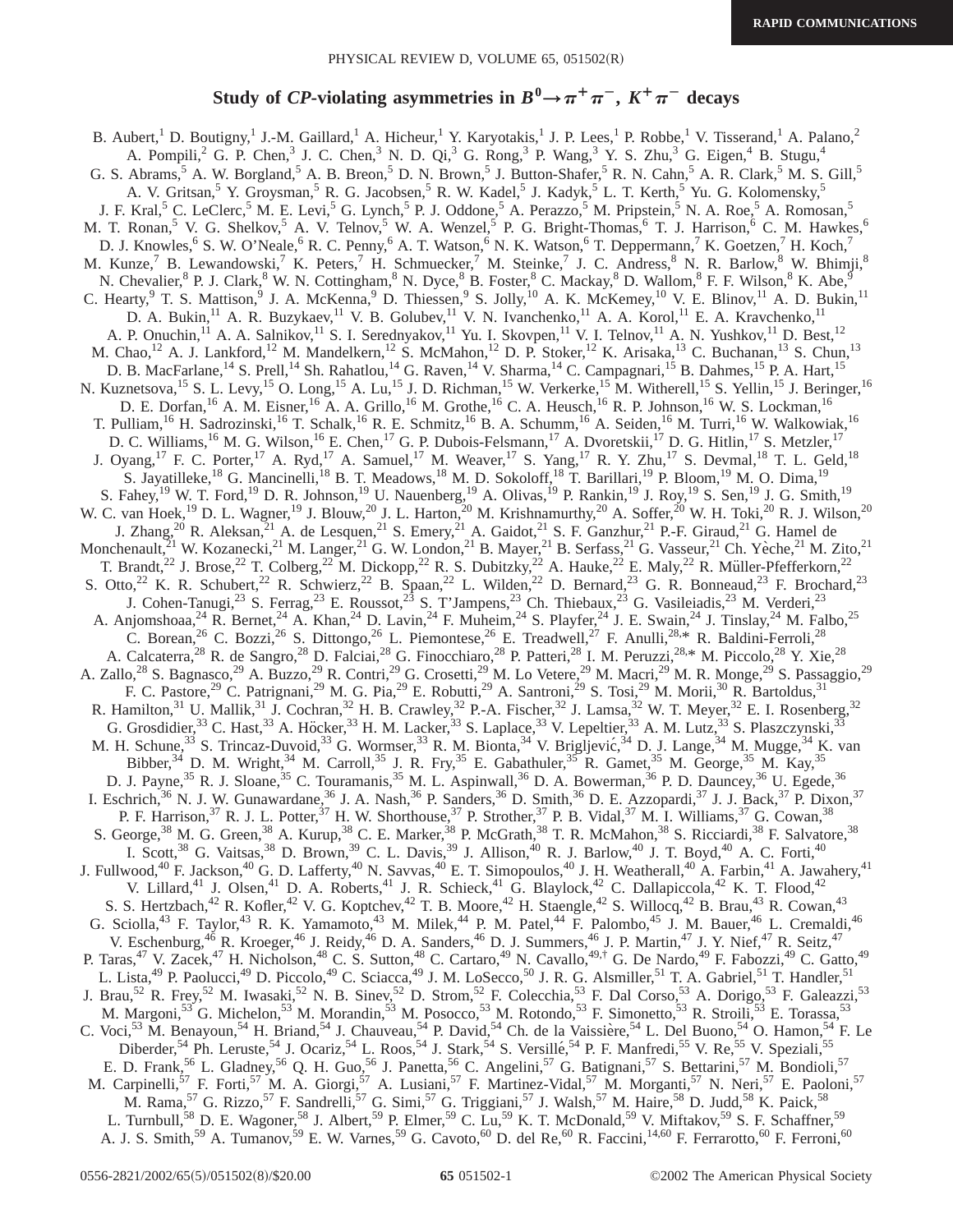B. AUBERT *et al.* PHYSICAL REVIEW D **65** 051502(R)

E. Lamanna,<sup>60</sup> E. Leonardi,<sup>60</sup> M. A. Mazzoni,<sup>60</sup> S. Morganti,<sup>60</sup> G. Piredda,<sup>60</sup> F. Safai Tehrani,<sup>60</sup> M. Serra,<sup>60</sup> C. Voena,<sup>60</sup> S. Christ,<sup>61</sup> R. Waldi,<sup>61</sup> T. Adye,<sup>62</sup> N. De Groot,<sup>8,62</sup> B. Franek,<sup>62</sup> N. I. Geddes,<sup>62</sup> G. P. Gopal,<sup>62</sup> S. M. Xella,<sup>62</sup> N. Copty,<sup>63</sup> M. V. Purohit,<sup>63</sup> H. Singh,<sup>63</sup> F. X. Yumiceva,<sup>63</sup> I. Adam,<sup>64</sup> P. L. Anthony,<sup>64</sup> D. Aston,<sup>64</sup> K. Baird,<sup>64</sup> N. Berger,<sup>64</sup> E. Bloom,<sup>64</sup> A. M. Boyarski,<sup>64</sup> F. Bulos,<sup>64</sup> G. Calderini,<sup>64</sup> M. R. Convery,<sup>64</sup> D. P. Coupal,<sup>64</sup> D. H. Coward,<sup>64</sup> J. Dorfan,<sup>64</sup> W. Dunwoodie,<sup>64</sup> R. C. Field,<sup>64</sup> T. Glanzman,<sup>64</sup> G. L. Godfrey,<sup>64</sup> S. J. Gowdy,<sup>64</sup> P. Grosso,<sup>64</sup> T. Haas,<sup>64</sup> T. Himel,<sup>64</sup> T. Hryn'ova,<sup>64</sup> M. E. Huffer,<sup>64</sup> W. R. Innes,<sup>64</sup> C. P. Jessop,<sup>64</sup> M. H. Kelsey,<sup>64</sup> P. Kim,<sup>64</sup> M. L. Kocian,<sup>64</sup> U. Langenegger,<sup>64</sup> D. W. G. S. Leith,<sup>64</sup> S. Luitz,<sup>64</sup> V. Luth,<sup>64</sup> H. L. Lynch,<sup>64</sup> H. Marsiske,<sup>64</sup> S. Menke,<sup>64</sup> R. Messner,<sup>64</sup> K. C. Moffeit,<sup>64</sup> R. Mount,<sup>64</sup> D. R. Muller,<sup>64</sup> C. P. O'Grady,<sup>64</sup> V. E. Ozcan,<sup>64</sup> M. Perl,<sup>64</sup> S. Petrak,<sup>64</sup> H. Quinn,<sup>64</sup> B. N. Ratcliff,<sup>64</sup> S. H. Robertson, <sup>64</sup> L. S. Rochester, <sup>64</sup> A. Roodman, <sup>64</sup> T. Schietinger, <sup>64</sup> R. H. Schindler, <sup>64</sup> J. Schwiening, <sup>64</sup> V. V. Serbo, <sup>64</sup> A. Snyder, <sup>64</sup> A. Soha, <sup>64</sup> S. M. Spanier, <sup>64</sup> J. Stelzer, <sup>64</sup> D. Su, <sup>64</sup> M. K. Sullivan, <sup>64</sup> H. A. Tanaka, <sup>64</sup> J. Va'vra, <sup>64</sup> S. R. Wagner, <sup>64</sup> A. J. R. Weinstein, <sup>64</sup> W. J. Wisniewski, <sup>64</sup> D. H. Wright, <sup>64</sup> C. C. Young, <sup>64</sup> P. R. Burchat, <sup>65</sup> C. H. Cheng,<sup>65</sup> D. Kirkby,<sup>65</sup> T. I. Meyer,<sup>65</sup> C. Roat,<sup>65</sup> R. Henderson,<sup>66</sup> W. Bugg,<sup>67</sup> H. Cohn,<sup>67</sup> A. W. Weidemann,<sup>67</sup>

J. M. Izen,<sup>68</sup> I. Kitayama,<sup>68</sup> X. C. Lou,<sup>68</sup> F. Bianchi,<sup>69</sup> M. Bona,<sup>69</sup> D. Gamba,<sup>69</sup> A. Smol,<sup>69</sup> L. Bosisio,<sup>70</sup> G. Della Ricca,<sup>70</sup>

L. Lanceri,<sup>70</sup> P. Poropat,<sup>70</sup> G. Vuagnin,<sup>70</sup> R. S. Panvini,<sup>71</sup> C. M. Brown,<sup>72</sup> P. D. Jackson,<sup>72</sup> R. Kowalewski,<sup>72</sup>

J. M. Roney,<sup>72</sup> H. R. Band,<sup>73</sup> E. Charles,<sup>73</sup> S. Dasu,<sup>73</sup> F. Di Lodovico,<sup>73</sup> A. M. Eichenbaum,<sup>73</sup> H. Hu,<sup>73</sup> J. R. Johnson,<sup>73</sup>

R. Liu,<sup>73</sup> Y. Pan,<sup>73</sup> R. Prepost,<sup>73</sup> I. J. Scott,<sup>73</sup> S. J. Sekula,<sup>73</sup> J. H. von Wimmersperg-Toeller,<sup>73</sup> S. L. Wu,<sup>73</sup> Z. Yu,<sup>73</sup>

T. M. B. Kordich, and H. Neal $74$ 

<sup>~</sup>BABAR Collaboration! *Laboratoire de Physique des Particules, F-74941 Annecy-le-Vieux, France*

*Universita` di Bari, Dipartimento di Fisica and INFN, I-70126 Bari, Italy*

*Institute of High Energy Physics, Beijing 100039, China*

*University of Bergen, Institute of Physics, N-5007 Bergen, Norway*

*Lawrence Berkeley National Laboratory and University of California, Berkeley, California 94720*

*University of Birmingham, Birmingham B15 2TT, United Kingdom*

<sup>7</sup> Ruhr Universität Bochum, Institut für Experimentalphysik 1, D-44780 Bochum, Germany

*University of Bristol, Bristol BS8 1TL, United Kingdom*

*University of British Columbia, Vancouver, British Columbia, Canada V6T 1Z1*

*Brunel University, Uxbridge, Middlesex UB8 3PH, United Kingdom*

*Budker Institute of Nuclear Physics, Novosibirsk 630090, Russia*

*University of California at Irvine, Irvine, California 92697*

*University of California at Los Angeles, Los Angeles, California 90024*

*University of California at San Diego, La Jolla, California 92093*

*University of California at Santa Barbara, Santa Barbara, California 93106*

*Institute for Particle Physics, University of California at Santa Cruz, Santa Cruz, California 95064*

*California Institute of Technology, Pasadena, California 91125*

*University of Cincinnati, Cincinnati, Ohio 45221*

*University of Colorado, Boulder, Colorado 80309*

*Colorado State University, Fort Collins, Colorado 80523*

*DAPNIA, Commissariat a` l'Energie Atomique/Saclay, F-91191 Gif-sur-Yvette, France*

<sup>22</sup>Technische Universität Dresden, Institut für Kern- und Teilchenphysik, D-01062 Dresden, Germany

*Ecole Polytechnique, F-91128 Palaiseau, France*

*University of Edinburgh, Edinburgh EH9 3JZ, United Kingdom*

*Elon University, Elon University, North Carolina 27244-2010*

*Universita` di Ferrara, Dipartimento di Fisica and INFN, I-44100 Ferrara, Italy*

*Florida A&M University, Tallahassee, Florida 32307*

*Laboratori Nazionali di Frascati dell'INFN, I-00044 Frascati, Italy*

*Universita` di Genova, Dipartimento di Fisica and INFN, I-16146 Genova, Italy*

*Harvard University, Cambridge, Massachusetts 02138*

*University of Iowa, Iowa City, Iowa 52242*

*Iowa State University, Ames, Iowa 50011-3160*

<sup>33</sup>Laboratoire de l'Accélérateur Linéaire, F-91898 Orsay, France

*Lawrence Livermore National Laboratory, Livermore, California 94550*

*University of Liverpool, Liverpool L69 3BX, United Kingdom*

*University of London, Imperial College, London SW7 2BW, United Kingdom*

*Queen Mary, University of London, E1 4NS, United Kingdom*

*University of London, Royal Holloway and Bedford New College, Egham, Surrey TW20 0EX, United Kingdom*

*University of Louisville, Louisville, Kentucky 40292*

*University of Manchester, Manchester M13 9PL, United Kingdom*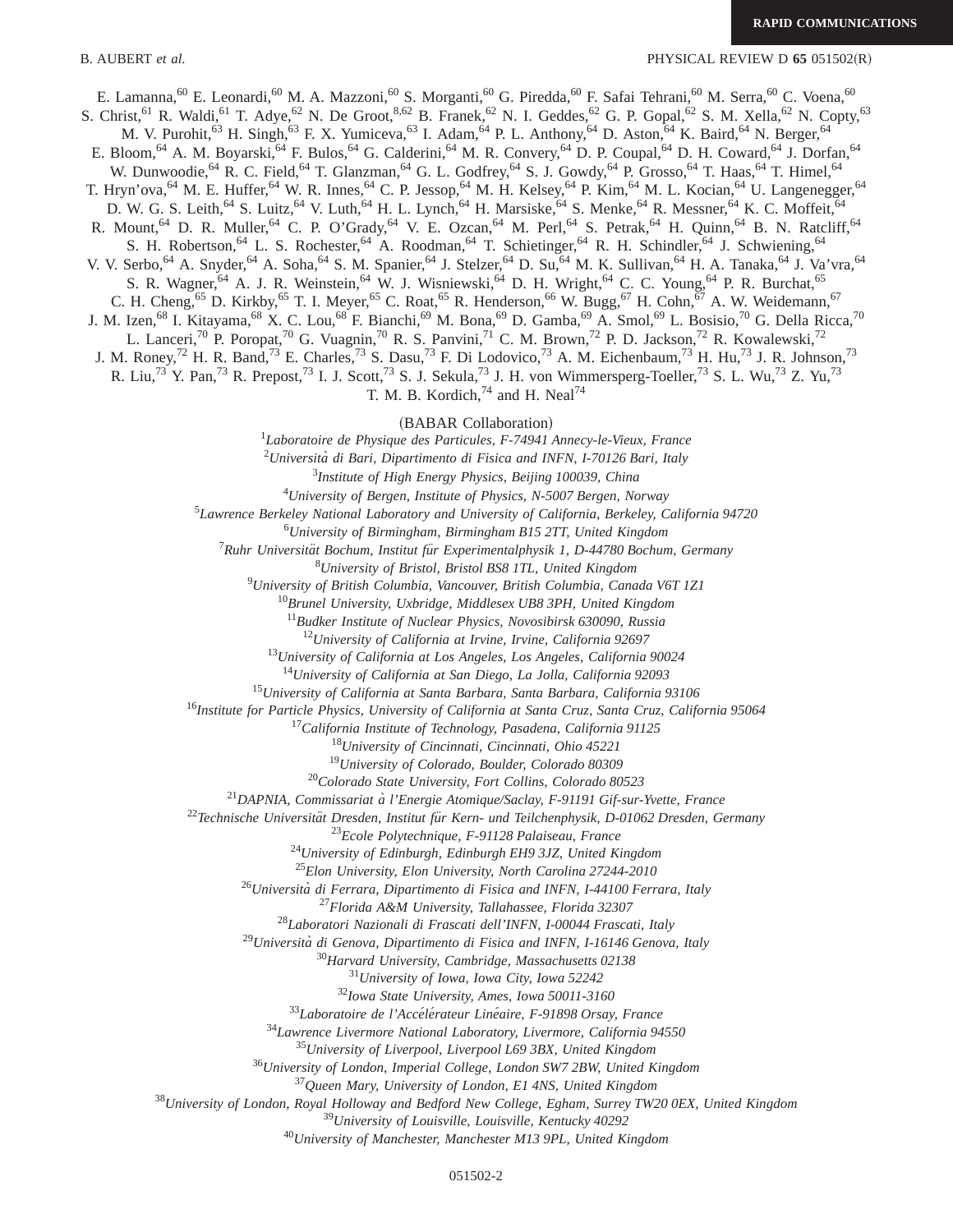*University of Maryland, College Park, Maryland 20742 University of Massachusetts, Amherst, Massachusetts 01003 Massachusetts Institute of Technology, Laboratory for Nuclear Science, Cambridge, Massachusetts 02139* <sup>44</sup>McGill University, Montréal, Quebec, Canada H3A 2T8 *Universita` di Milano, Dipartimento di Fisica and INFN, I-20133 Milano, Italy University of Mississippi, University, Mississippi 38677 Universite´ de Montre´al, Laboratoire Rene´ J. A. Le´vesque, Montre´al, Quebec, Canada H3C 3J7 Mount Holyoke College, South Hadley, Massachusetts 01075 Universita` di Napoli Federico II, Dipartimento di Scienze Fisiche and INFN, I-80126 Napoli, Italy University of Notre Dame, Notre Dame, Indiana 46556 Oak Ridge National Laboratory, Oak Ridge, Tennessee 37831 University of Oregon, Eugene, Oregon 97403 Universita` di Padova, Dipartimento di Fisica and INFN, I-35131 Padova, Italy* <sup>54</sup>Universités Paris VI et VII, Lab de Physique Nucléaire H. E., F-75252 Paris, France *Universita` di Pavia, Dipartimento di Elettronica and INFN, I-27100 Pavia, Italy University of Pennsylvania, Philadelphia, Pennsylvania 19104 Universita` di Pisa, Scuola Normale Superiore and INFN, I-56010 Pisa, Italy Prairie View A&M University, Prairie View, Texas 77446 Princeton University, Princeton, New Jersey 08544 Universita` di Roma La Sapienza, Dipartimento di Fisica and INFN, I-00185 Roma, Italy Universita¨t Rostock, D-18051 Rostock, Germany Rutherford Appleton Laboratory, Chilton, Didcot, Oxon OX11 0QX, United Kingdom University of South Carolina, Columbia, South Carolina 29208 Stanford Linear Accelerator Center, Stanford, California 94309 Stanford University, Stanford, California 94305-4060 TRIUMF, Vancouver, British Columbia, Canada V6T 2A3 University of Tennessee, Knoxville, Tennessee 37996*

<sup>68</sup>*University of Texas at Dallas, Richardson, Texas 75083*

<sup>69</sup>*Universita` di Torino, Dipartimento di Fisica Sperimentale and INFN, I-10125 Torino, Italy*

<sup>70</sup>*Universita` di Trieste, Dipartimento di Fisica and INFN, I-34127 Trieste, Italy*

<sup>71</sup>*Vanderbilt University, Nashville, Tennessee 37235*

<sup>72</sup>*University of Victoria, Victoria, British Columbia, Canada V8W 3P6*

<sup>73</sup>*University of Wisconsin, Madison, Wisconsin 53706*

<sup>74</sup>*Yale University, New Haven, Connecticut 06511*

(Received 25 October 2001; published 13 February 2002)

We present a measurement of the time-dependent *CP*-violating asymmetries in neutral *B* decays to the  $\pi^{+}\pi^{-}CP$  eigenstate, and an updated measurement of the charge asymmetry in  $B^{0}\rightarrow K^{+}\pi^{-}$  decays. In a sample of 33 million  $Y(4S) \rightarrow B\bar{B}$  decays collected with the BABAR detector at the SLAC PEP-II asymmetric *B* factory, we find  $65^{+12}_{-11} \pi^+ \pi^-$  and  $217 \pm 18$   $K^+ \pi^-$  candidates and measure the asymmetry parameters  $S_{\pi\pi}$  = 0.03<sup>+0.53</sup> + 0.11,  $C_{\pi\pi}$  = -0.25<sup>+0.45</sup> + 0.14, and  $A_{K\pi}$  = -0.07 ± 0.08 ± 0.02, where the first error is statistical and the second is systematic.

DOI: 10.1103/PhysRevD.65.051502 PACS number(s): 13.25.Hw, 11.30.Er, 12.15.Hh

In the Standard Model, all *CP*-violating effects arise from a single complex phase in the three-generation Cabibbo-Kobayashi-Maskawa (CKM) quark-mixing matrix [1]. One of the central questions in particle physics is whether this mechanism is sufficient to explain the pattern of *CP* violation observed in nature. Recent measurements of the parameter  $\sin 2\beta$  by the BABAR [2] and BELLE [3] Collaborations establish that *CP* symmetry is violated in the neutral *B*-meson system. In addition to measuring  $\sin 2\beta$  more precisely, one of the primary goals of the *B*-factory experiments in the future will be to measure the remaining angles ( $\alpha$  and  $\gamma$ ) and sides of the Unitarity Triangle in order to further test whether the Standard Model description of *CP* violation is correct.

The study of *B* decays to charmless hadronic two-body final states will play an increasingly important role in our understanding of *CP* violation. In the Standard Model, the time-dependent *CP*-violating asymmetry in the reaction  $B^0$  $\rightarrow \pi^+\pi^-$  is related to the angle  $\alpha$ . In addition, observation of a significant rate asymmetry between  $B^0 \rightarrow K^+ \pi^-$  and  $\overline{B}^0 \rightarrow K^- \pi^+$  decays would be evidence for direct *CP* violation, and ratios of branching fractions for various  $\pi\pi$  and  $K\pi$  decay modes are sensitive to the angle  $\gamma$ . Finally, branching fraction measurements provide critical tests of the-

<sup>\*</sup>Also with Universita` di Perugia, Perugia, Italy.

<sup>†</sup> Also with Universita` della Basilicata, Potenza, Italy.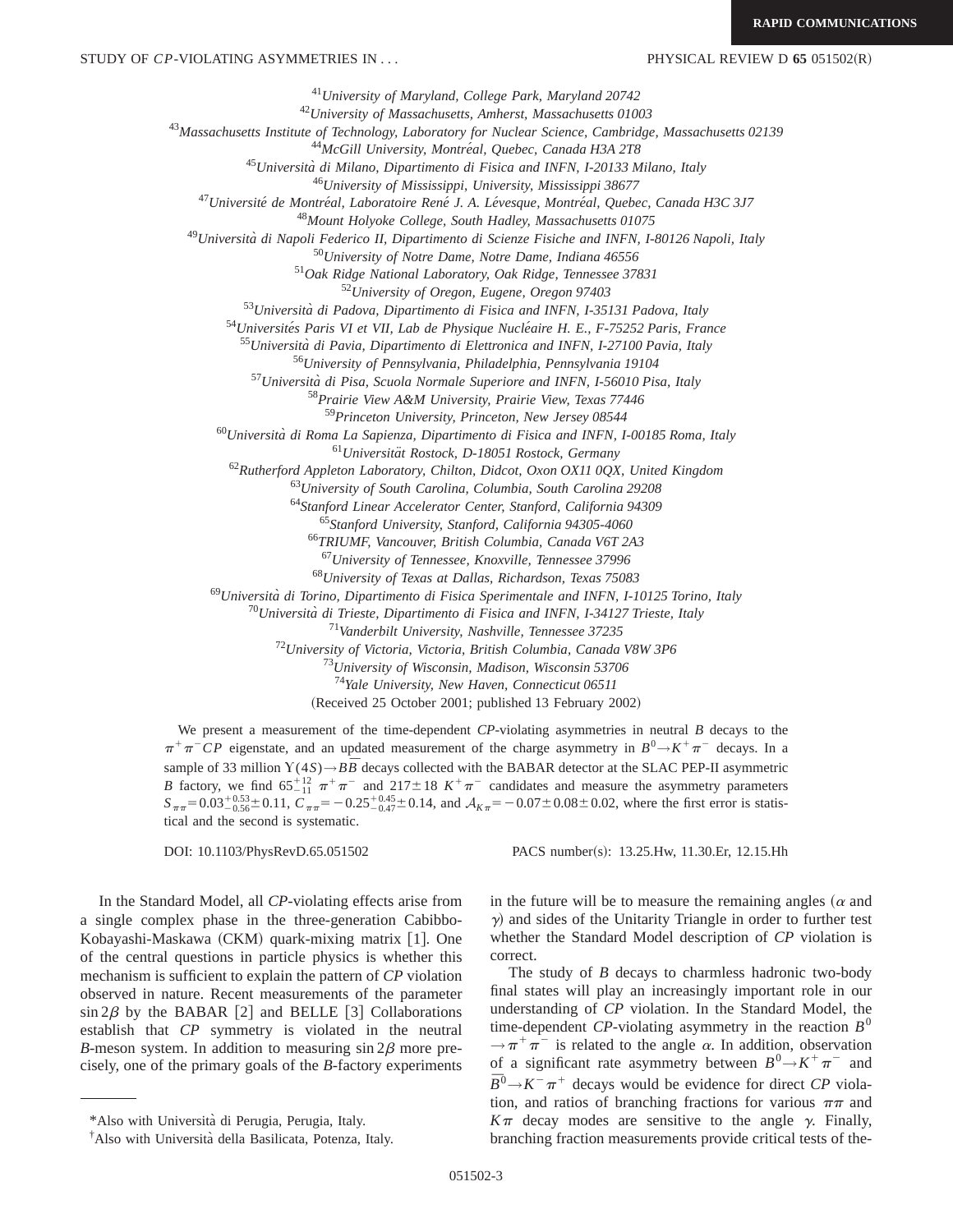oretical models that are needed to extract reliable information on *CP* violation from the experimental observables.

The BABAR Collaboration recently reported measurements of branching fractions and charge asymmetries for several charmless two-body *B* decays using a data set of 23 million  $B\overline{B}$  pairs [4]. In this paper, using a data sample of approximately 33 million  $B\overline{B}$  pairs, we report a measurement of time-dependent *CP*-violating asymmetries in neutral *B* decays to the  $\pi^{+}\pi^{-}$  *CP* eigenstate and an updated measurement of the charge asymmetry in  $B^0 \rightarrow K^+ \pi^-$  decays.

The time-dependent *CP*-violating asymmetry in the decay  $B^0 \rightarrow \pi^+ \pi^-$  arises from interference between mixing and decay amplitudes, and interference between the  $b \rightarrow uW^-$  (tree) and  $b \rightarrow dg$  (penguin) decay amplitudes. A  $B^0 \overline{B}^0$  pair produced in Y(4*S*) decay evolves in time in a coherent *P*-wave state until one of the two mesons decays. We reconstruct a sample of *B* mesons  $(B_{hh'})$  decaying to the  $h^+h'^-$  final state, where *h* and *h'* refer to  $\pi$  or *K*, and examine the remaining charged particles in each event to ''tag'' the flavor of the other *B* meson ( $B_{\text{tag}}$ ). The decay rate distribution  $f_+$ (*f*<sub>-</sub>) when  $h^+h^{\prime-} = \pi^+\pi^-$  and  $B_{\text{tag}} = B^0$  ( $\bar{B}^0$ ) is given by  $\lceil 5 \rceil$ 

$$
f_{\pm}(\Delta t) = \frac{e^{-|\Delta t|/\tau}}{4\tau} [1 \pm S_{\pi\pi} \sin(\Delta m_d \Delta t)
$$

$$
= C_{\pi\pi} \cos(\Delta m_d \Delta t)], \qquad (1)
$$

where  $\tau$  is the *B*<sup>0</sup> lifetime,  $\Delta m_d$  is the *B*<sup>0</sup> $\overline{B}$ <sup>0</sup> mixing frequency, and  $\Delta t = t_{hh'} - t_{\text{tag}}$  is the time between the *B<sub>hh</sub>*, and  $B_{\text{tag}}$  decays. The *CP*-violating parameters  $S_{\pi\pi}$  and  $C_{\pi\pi}$  are defined as

$$
S_{\pi\pi} = \frac{2 \text{ Im }\lambda}{1 + |\lambda|^2} \text{ and } C_{\pi\pi} = \frac{1 - |\lambda|^2}{1 + |\lambda|^2}. \tag{2}
$$

If the decay proceeds purely through the tree process, the complex parameter  $\lambda$  is directly related to CKM matrix elements,

$$
\lambda(B \to \pi^+ \pi^-) = \left(\frac{V_{tb}^* V_{td}}{V_{tb} V_{td}^*}\right) \left(\frac{V_{ud}^* V_{ub}}{V_{ud} V_{ub}^*}\right),\tag{3}
$$

where we are assuming equal widths  $(\Delta\Gamma_B=0)$  for the heavy and light mass eigenstates. Thus, at tree level in the standard model,  $|\lambda|=1$  and Im  $\lambda=\sin 2\alpha$ , where  $\alpha \equiv \arg[-V_{td} V_{tb}^* / V_{ud} V_{ub}^*]$ .

Recent theoretical estimates indicate that the contribution from the gluonic penguin amplitude can be significant  $[6-8]$ . The process  $b \rightarrow dg$  carries the weak phase arg( $V_{td}^*V_{tb}$ ), which can modify both the magnitude and phase of  $\lambda$ . Thus, in general,  $|\lambda| \neq 1$  and Im  $\lambda = |\lambda| \sin 2\alpha_{\text{eff}}$ , where  $\alpha_{\text{eff}}$  depends on the magnitudes and strong phases of the tree and penguin amplitudes. Several approaches have been proposed to obtain information on  $\alpha$  in the presence of penguins [6,9].

In this analysis, we extract signal and background yields for  $\pi^{+}\pi^{-}$ ,  $K^{+}\pi^{-}$ , and  $K^{+}K^{-}$  decays [10], and the amplitudes of the  $\pi\pi$  sine ( $S_{\pi\pi}$ ) and cosine ( $C_{\pi\pi}$ ) oscillation terms simultaneously from an unbinned maximum likelihood fit. We parametrize the  $K\pi$  component in terms of the total yield and the *CP*-violating charge asymmetry

$$
\mathcal{A}_{K\pi} = \frac{N_{K^-\pi^+} - N_{K^+\pi^-}}{N_{K^-\pi^+} + N_{K^+\pi^-}}.\tag{4}
$$

The data sample used in this analysis consists of  $33.7 \text{ fb}^{-1}$ collected with the BABAR detector at the SLAC  $e^+e^-$  storage ring PEP-II between October 1999 and June 2001. The PEP-II facility operates nominally at the  $Y(4S)$  resonance, providing collisions of 9.0 GeV electrons on 3.1 GeV positrons. The data set includes  $30.4$  fb<sup>-1</sup> collected in this configuration (on-resonance) and 3.3  $fb^{-1}$  collected below the  $B\overline{B}$  threshold (off-resonance) that are used for continuum background studies.

A detailed description of the BABAR detector is presented in Ref. [11]. Charged particle (track) momenta are measured in a tracking system consisting of a 5-layer doublesided silicon vertex tracker  $(SVT)$  and a 40-layer drift chamber (DCH) filled with a gas mixture of helium and isobutane. The SVT and DCH operate within a 1.5 T superconducting solenoidal magnet. The typical decay vertex resolution for fully reconstructed *B* decays is approximately 65  $\mu$ m along the center-of-mass  $(c.m.)$  boost direction. Photons are detected in an electromagnetic calorimeter (EMC) consisting of 6580 CsI(Tl) crystals arranged in barrel and forward endcap subdetectors. The flux return for the solenoid is composed of multiple layers of iron and resistive plate chambers for the identification of muons and long-lived neutral hadrons.

Tracks from the  $B_{hh}$  decay are identified as pions or kaons by the Cherenkov angle  $\theta_c$  measured with a detector of internally reflected Cherenkov light (DIRC). The typical separation between pions and kaons varies from  $8\sigma$  at 2 GeV/*c* to 2.5  $\sigma$  at 4 GeV/*c*, where  $\sigma$  is the average resolution on  $\theta_c$ . Lower momentum kaons used in *B* flavor tagging are identified with a selection algorithm that combines  $\theta_c$  (for momenta down to 0.6 GeV/*c*) with measurements of ionization energy loss *dE*/*dx* in the DCH and SVT. The selection efficiency is approximately 85% for a pion misidentification probability of 2.5%.

Hadronic events are selected based on track multiplicity and event topology. We require at least three tracks in the laboratory polar angle region  $0.41 \leq \theta_{\rm lab} \leq 2.54$  satisfying the following requirements: transverse momentum greater than 100 MeV/*c*, at least 12 DCH hits, and originating from the interaction point within 10 cm in *z* and 1.5 cm in  $r - \varphi$  [12]. Residual two-prong events from the reaction  $e^+e^- \rightarrow l^+l^ (l = e, \mu, \tau)$  are suppressed by requiring the ratio of Fox-Wolfram moments  $H_2/H_0$  [13] to be less than 0.95 and the sphericity  $[14]$  of the event to be greater than 0.01.

Candidate  $B_{hh}$  decays are reconstructed from pairs of oppositely charged tracks forming a good quality vertex, where the  $B_{hh}$  four-vector is calculated assuming the pion mass for both tracks. We require each track to have an associated  $\theta_c$  measurement with a minimum of six Cherenkov photons above background, where the average is approximately 30 for both pions and kaons. Protons are rejected based on  $\theta_c$  and electrons are rejected based on  $dE/dx$ ,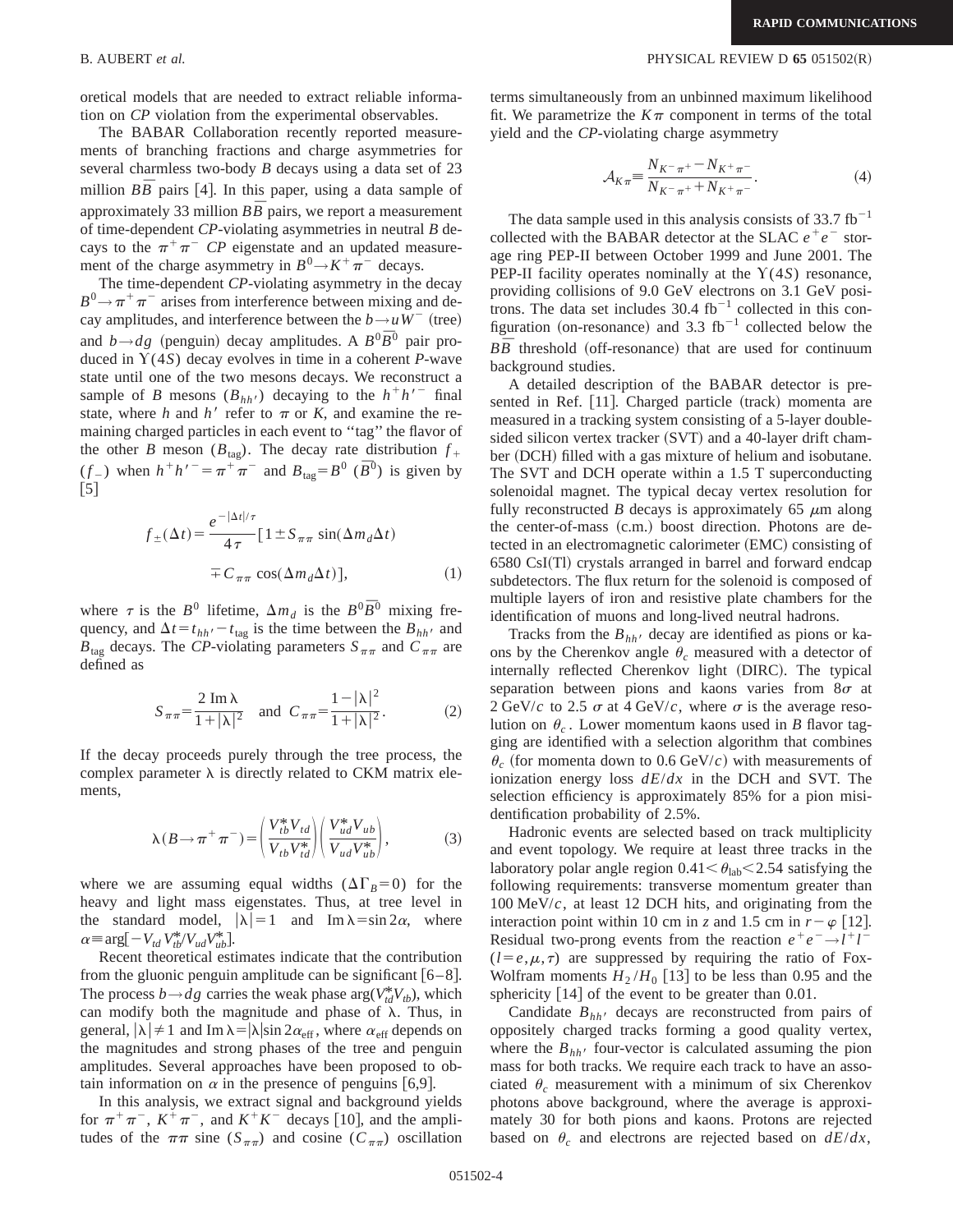shower shape in the EMC, and the ratio of shower energy and track momentum. Background from the reaction  $e^+e^ \rightarrow$ *q* $\bar{q}$  (*q*=*u*,*d*,*s*,*c*) is suppressed by removing jet-like events from the sample: we define the c.m. angle  $\theta_s$  between the sphericity axes of the *B* candidate and the remaining tracks and photons in the event, and require  $|\cos \theta_s|$  < 0.8, which removes 83% of the background. The total efficiency on signal events for all of the above selection is approximately 38%.

We define a beam-energy substituted mass  $m_{ES}$  $= \sqrt{E_b^2 - \mathbf{p}_B^2}$ . The candidate energy is defined as  $E_b = (s/2)$  $+\mathbf{p}_i \cdot \mathbf{p}_B$ / $E_i$ , where  $\sqrt{s}$  and  $E_i$  are the total energies of the  $e^+e^-$  system in the c.m. and laboratory frames, respectively, and  $\mathbf{p}_i$  and  $\mathbf{p}_B$  are the momentum vectors in the laboratory frame of the  $e^+e^-$  system and the  $B_{hh}$  candidate, respectively. Signal events are Gaussian distributed in  $m_{ES}$  with a mean near the *B* mass and a resolution of 2.6 MeV/ $c^2$ , dominated by the beam energy spread. The background shape is parametrized by a threshold function  $[15]$  with a fixed end point given by the average beam energy.

We define a second kinematic variable  $\Delta E$  as the difference between the energy of the  $B_{hh}$  candidate in the c.m. frame and  $\sqrt{s}/2$ . The  $\Delta E$  distribution is peaked near zero for  $\pi^+\pi^-$  decays. For decays with one (two) kaons, the distribution is shifted relative to  $\pi\pi$  on average by -45 MeV  $(-91 \text{ MeV})$ , respectively, where the exact separation depends on the laboratory momentum of the kaon(s). The resolution on  $\Delta E$  for signal decays is approximately 26 MeV. The background is parametrized by a quadratic function.

Candidate  $h^+h^{\prime-}$  pairs selected in the region 5.2 $<$ *m*<sub>ES</sub>  $<$  5.3 GeV/ $c^2$  and  $|\Delta E|$  < 0.15 GeV are used to extract yields and *CP*-violating asymmetries with an unbinned maximum likelihood fit. The total number of events in the fit region satisfying all of the above criteria is 9741. A sideband region, defined as  $5.20 \le m_{ES} \le 5.26 \text{ GeV}/c^2$  and  $|\Delta E| \le 0.42 \text{ GeV}$ , is used to extract various background parameters.

The analysis method combines the techniques used to measure charmless two-body branching fractions  $[4]$  and  $\sin 2\beta$  [2]. The primary issues in this analysis are determination of the  $B_{\text{tag}}$  flavor, measurement of the distance  $\Delta z$  between the  $B_{hh}$ <sup>t</sup> and  $B_{tag}$  decay vertices, discrimination of signal from background, identification of pions and kaons, and extraction of yields and *CP* asymmetries.

To determine the flavor of the  $B_{\text{tag}}$  meson we use the same *B*-tagging algorithm used in the sin  $2\beta$  and  $B^0$ - $\bar{B}^0$  mixing [16] analyses. The algorithm relies on the correlation between the flavor of the *b* quark and the charge of the remaining tracks in the event after removal of the  $B_{hh}$  candidate. We define five mutually exclusive tagging categories: Lepton, Kaon, NT1, NT2, and Untagged. Lepton tags rely on primary electrons and muons from semileptonic *B* decays, while Kaon tags exploit the correlation in the process  $b \rightarrow c$  $\rightarrow$ *s* between the net kaon charge and the charge of the *b* quark. The NT1 (more certain tags) and NT2 (less certain tags) categories are derived from a neural network that is sensitive to charge correlations between the parent *B* and unidentified leptons and kaons, soft pions, or the charge and momentum of the track with the highest c.m. momentum.

TABLE I. Tagging efficiency  $\epsilon$ , average dilution  $D=1/2$  ( $D_{B^0}$ + $D_{\bar{B}}$ <sup>0</sup>), dilution difference  $\Delta D = D_{B}^{0} - D_{\bar{B}^{0}}$ , and effective tagging efficiency *Q* for signal events in each tagging category.

| Category        | $\epsilon$ (%) | D(%)           | $\Delta D$ (%)  | $Q_{(0)}$      |
|-----------------|----------------|----------------|-----------------|----------------|
| Lepton          | $11.0 \pm 0.3$ | $82.3 \pm 2.7$ | $-2.1 + 4.5$    | $7.5 \pm 0.5$  |
| Kaon            | $35.8 \pm 0.5$ | $64.8 \pm 2.0$ | $3.5 \pm 3.1$   | $15.0 \pm 1.0$ |
| NT <sub>1</sub> | $8.0 \pm 0.3$  | $55.6 \pm 4.2$ | $-12.1 \pm 6.7$ | $2.5 \pm 0.4$  |
| NT2             | $13.9 \pm 0.4$ | $30.2 \pm 3.8$ | $9.0 \pm 5.7$   | $1.3 \pm 0.3$  |
| Untagged        | $31.3 \pm 0.5$ |                |                 |                |
| Total $Q$       |                |                |                 | $26.3 \pm 1.2$ |

The addition of Untagged events improves the signal yield estimates and provides a larger sample for determining background shape parameters directly in the maximum likelihood fit.

The quality of tagging is expressed in terms of the effective efficiency  $Q = \sum_i \epsilon_i D_i^2$ , where  $\epsilon_i$  is the fraction of events tagged in category *i* and the dilution  $D_i = 1 - 2w_i$  is related to the mistag fraction  $w_i$ . The statistical errors on  $S_{\pi\pi}$  and  $C_{\pi\pi}$  are proportional to  $1/\sqrt{Q}$ . Table I summarizes the tagging performance in a data sample  $B_{\text{flav}}$  of fully reconstructed neutral *B* decays into  $D^{(*)-}h^+$  ( $h^+=\pi^+, \rho^+, a_1^+$ ) and  $J/\psi K^{*0}$  ( $K^{*0} \rightarrow K^{+} \pi^{-}$ ) flavor eigenstates. We use the same tagging efficiencies and dilutions for signal  $\pi\pi$ ,  $K\pi$ , and *KK* decays. Separate background tagging efficiencies for each species are obtained from a fit to the  $h+h'$ <sup>-</sup> onresonance sideband data and reported in Table II.

The time difference  $\Delta t$  is obtained from the measured distance between the *z* position of the  $B_{hh}$  and  $B_{\text{tag}}$  decay vertices and the known boost of the  $e^+e^-$  system. The *z* position of the  $B_{\text{tag}}$  vertex is determined with an iterative procedure that removes tracks with a large contribution to the total  $\chi^2$  [2,16]. An additional constraint is constructed from the three-momentum and vertex position of the  $B_{hh'}$  candidate, and the average  $e^+e^-$  interaction point and boost. The typical  $\Delta z$  resolution is 180  $\mu$ m. We require  $|\Delta t|$  $\langle 17 \text{ ps and } 0.3 \langle \sigma_{\Delta t} \langle 3.0 \text{ ps, where } \sigma_{\Delta t} \rangle$  is the error from the vertex fit. The resolution function for signal candidates is a sum of three Gaussians, identical to the one described in Ref. [2], with parameters determined from a fit to the  $B_{\text{flav}}$ sample (including events in all five tagging categories). The background resolution function is parametrized as the sum of three Gaussians, with the parameters determined from a fit to the  $h<sup>+</sup>h<sup>′</sup>$  on-resonance sideband data.

TABLE II. Tagging efficiencies (%) for background events in each species.

| Category        | $\epsilon(\pi\pi)$ | $\epsilon(K\pi)$ | $\epsilon(KK)$ |
|-----------------|--------------------|------------------|----------------|
| Lepton          | $1.0 \pm 0.1$      | $1.0 \pm 0.1$    | $1.5 \pm 0.2$  |
| Kaon            | $26.0 \pm 0.4$     | $33.1 \pm 0.6$   | $23.5 \pm 0.7$ |
| NT <sub>1</sub> | $6.6 \pm 0.2$      | $5.4 \pm 0.3$    | $6.9 \pm 0.4$  |
| NT <sub>2</sub> | $17.6 \pm 0.4$     | $15.3 \pm 0.5$   | $19.7 \pm 0.6$ |
| Untagged        | $48.9 \pm 0.7$     | $45.2 \pm 0.6$   | $48.3 \pm 0.8$ |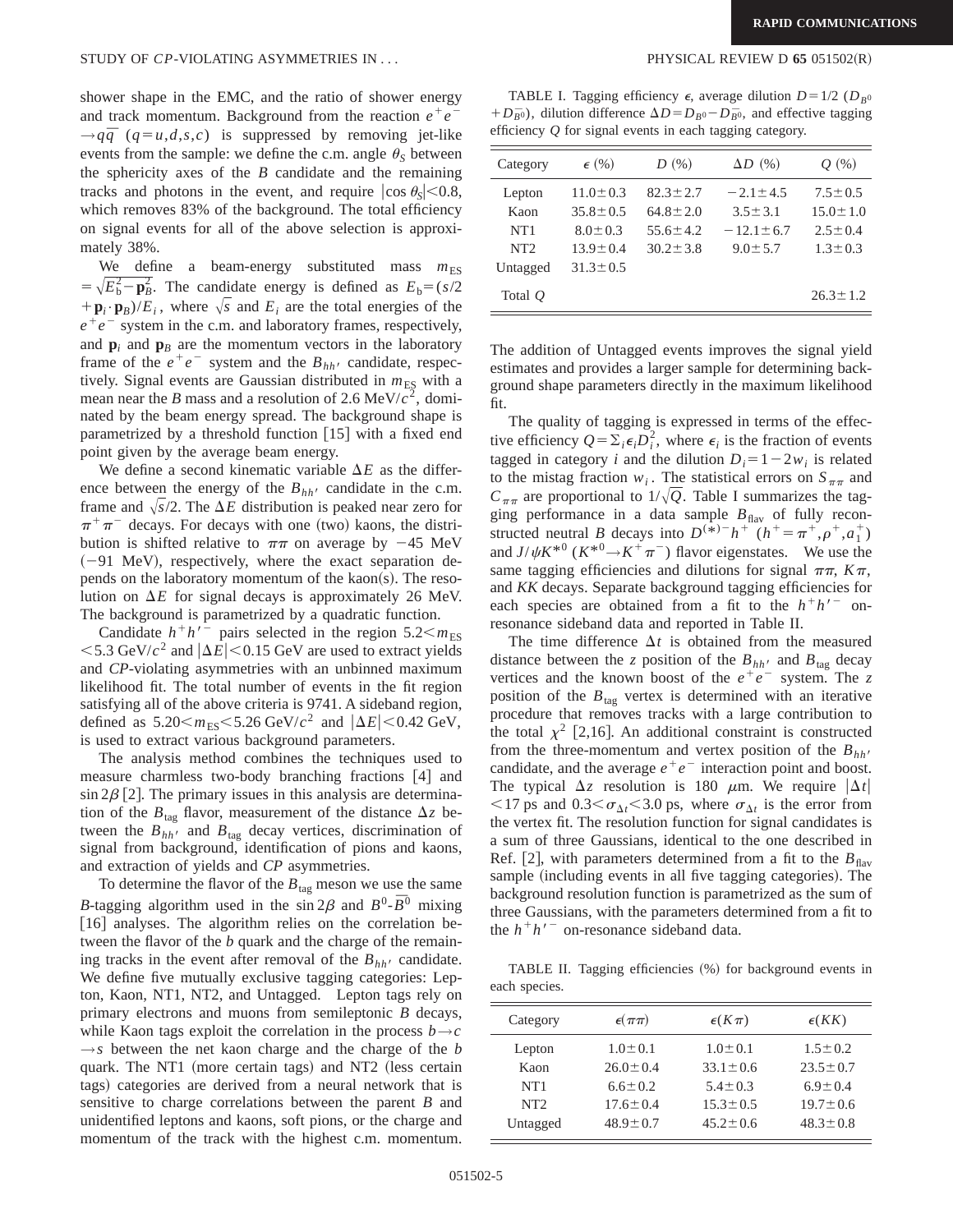The data sample used in the fit contains 97% background, mostly due to random combinations of tracks produced in  $e^+e^- \rightarrow q\bar{q}$  events. Discrimination of signal from background in the maximum likelihood fit is enhanced by the use of a Fisher discriminant  $\mathcal{F}$  [4]. The discriminating variables are constructed from the scalar sum of the c.m. momenta of all tracks and photons (excluding tracks from the  $B_{hh}$ <sup>t</sup> candidate) entering nine two-sided 10-degree concentric cones centered on the thrust axis of the  $B_{hh}$  candidate. The distribution of  $\mathcal F$  for signal events is parametrized as a single Gaussian, with parameters determined from Monte Carlo simulated decays and validated with  $B^- \rightarrow D^0 \pi^-$  decays reconstructed in data. The background shape is parametrized as the sum of two Gaussians, with parameters determined directly in the maximum likelihood fit.

Identification of  $h<sup>+</sup>h<sup>′</sup>$  tracks as pions or kaons is accomplished with the Cherenkov angle measurement from the DIRC. We construct Gaussian probability density functions (PDFs) from the difference between measured and expected values of  $\theta_c$  for the pion or kaon hypothesis, normalized by the resolution. The DIRC performance is parametrized using a sample of  $D^{*+}\rightarrow D^0\pi^+$ ,  $D^0\rightarrow K^-\pi^+$  decays reconstructed in data. Within the statistical precision of the control sample (approximately  $10^5$  events), we find similar response for positively and negatively charged tracks and use a single parametrization for both.

We use an unbinned extended maximum likelihood fit to extract yields and *CP* parameters from the  $B_{hh}$  sample. The likelihood for candidate *j* tagged in category *c* is obtained by summing the product of event yield  $n_i$ , tagging efficiency  $\epsilon_{i,c}$ , and probability  $\mathcal{P}_{i,c}$  over the eight possible signal and background hypotheses *i* (referring to  $\pi \pi$ ,  $K^+ \pi^-$ ,  $K^- \pi^+$ , and *KK* decays),

$$
\mathcal{L}_c = \exp\bigg(-\sum_i n_i \epsilon_{i,c}\bigg)\prod_j \bigg[\sum_i n_i \epsilon_{i,c}\mathcal{P}_{i,c}(\vec{x}_j \,:\, \vec{\alpha}_i)\bigg].\tag{5}
$$

For the  $K^{\pm} \pi^{\pm}$  hypotheses, the yield is parametrized as  $n_i$  $N_{K_{\pi}}(1 \pm A_{K_{\pi}})/2$ , where  $N_{K_{\pi}} = N_{K_{\pi}} + N_{K_{\pi}}- N_{K_{\pi}}$ . We fix the tagging efficiencies  $\epsilon_i$  to the values in Tables I and II. The probabilities  $P_{i,c}$  are evaluated as the product of PDFs<br>for each of the independent variables  $\vec{x}_i$ independent  $=\{m_{ES}, \Delta E, \mathcal{F}, \theta_c^+, \theta_c^-, \Delta t\}$ , where  $\theta_c^+$  and  $\theta_c^-$  are the Cherenkov angles for the positively and negatively charged tracks. The total likelihood  $\mathcal L$  is the product of likelihoods for each tagging category and the free parameters are determined by minimizing the quantity  $-2 \ln \mathcal{L}$ .

The  $\Delta t$  PDF for signal  $\pi^+\pi^-$  decays is given by Eq. (1), modified to include the dilution and dilution difference for each tagging category, and convolved with the signal resolution function. The  $\Delta t$  PDF for signal  $K\pi$  events takes into  $B^0$ - $\overline{B}^0$  mixing, depending on the charge of the kaon and the flavor of  $B_{\text{tag}}$ . We parametrize  $B^0 \rightarrow K^+ K^-$  decays as an exponential convolved with the resolution function.

There are 18 free parameters in the fit. In addition to the *CP*-violating parameters  $S_{\pi\pi}$ ,  $C_{\pi\pi}$ , and  $A_{K\pi}$ , the fit determines signal and background yields (six parameters), the background  $K\pi$  charge asymmetry, and eight parameters de-

B. AUBERT *et al.* PHYSICAL REVIEW D **65** 051502(R)

TABLE III. Central values and 90% C.L. intervals for  $S_{\pi\pi}$ ,  $C_{\pi\pi}$ , and  $A_{K_{\pi}}$  from the maximum likelihood fit.

| Parameter               | Central value                      | 90% C.L. interval |
|-------------------------|------------------------------------|-------------------|
| $S_{\pi\pi}$            | $0.03^{+0.53}_{-0.56}$ $\pm$ 0.11  | $[-0.89, +0.85]$  |
| $C_{\pi\pi}$            | $-0.25^{+0.45}_{-0.47}$ $\pm 0.14$ | $[-1.0, +0.47]$   |
| $\mathcal{A}_{K_{\pi}}$ | $-0.07 \pm 0.08 \pm 0.02$          | $[-0.21, +0.07]$  |

scribing the background shapes in  $m_{ES}$ ,  $\Delta E$ , and F. We fix  $\tau$ and  $\Delta m_d$  to the world-average values [17].

In a sample of 33 million  $B\overline{B}$  pairs, we find  $65^{+12}_{-11}$   $\pi\pi$ ,  $217 \pm 18$  K $\pi$ , and  $4.3^{+6.3}_{-4.3}$  KK events. These yields are consistent with the branching fractions reported in Ref.  $[4]$ , as well as measurements from other experiments  $[18,19]$ . The results for *CP*-violating asymmetries are summarized in Table III. Statistical errors correspond to unit change in  $\chi^2$  $\equiv -2 \ln \mathcal{L}$ . For each parameter, we also calculate the 90% confidence level  $(C.L.)$  interval corresponding to a change in  $\chi^2$  of 2.69, and taking into account the systematic error. The correlation between  $S_{\pi\pi}$  and  $C_{\pi\pi}$  is -21%, while  $A_{K_{\pi}}$  is uncorrelated with either  $S_{\pi\pi}$  or  $C_{\pi\pi}$ .

Figure 1 shows distributions of  $m_{ES}$  and  $\Delta E$  for events enhanced in signal decays based on likelihood ratios. We define  $\mathcal{R}_{\text{sig}} = \sum_{s} n_s \mathcal{P}_s / \sum_{i} n_i \mathcal{P}_i$  and  $\mathcal{R}_k = n_k \mathcal{P}_k / \sum_{s} n_s \mathcal{P}_s$ , where  $\Sigma_s$  ( $\Sigma_i$ ) indicates a sum over signal (all) hypotheses, and  $P_k$ indicates the probability for signal hypothesis *k*. The probabilities include the PDFs for  $\theta_c$ ,  $\mathcal{F}$ , and  $m_{ES}$  ( $\Delta E$ ) when plotting  $\Delta E$  ( $m_{ES}$ ). The selection is defined by optimizing the signal significance with respect to  $\mathcal{R}_{sig}$  and  $\mathcal{R}_k$ . The solid curve in each plot represents the fit projection after correcting for the efficiency of the additional selection (approximately 55% for  $\pi\pi$  and 85% for  $K\pi$ ).

Figure 2 shows the  $\Delta t$  distributions and the asymmetry



FIG. 1. Distributions of  $m_{ES}$  and  $\Delta E$  (unshaded histograms) for events enhanced in signal (a),(b)  $\pi\pi$  and (c),(d)  $K\pi$  decays based on the likelihood ratio selection described in the text. Solid curves represent projections of the maximum likelihood fit result after accounting for the efficiency of the additional selection, while dashed curves represent  $q\bar{q}$  and  $\pi\pi \leftrightarrow K\pi$  cross-feed background. Shaded histograms show the subset of events that are tagged.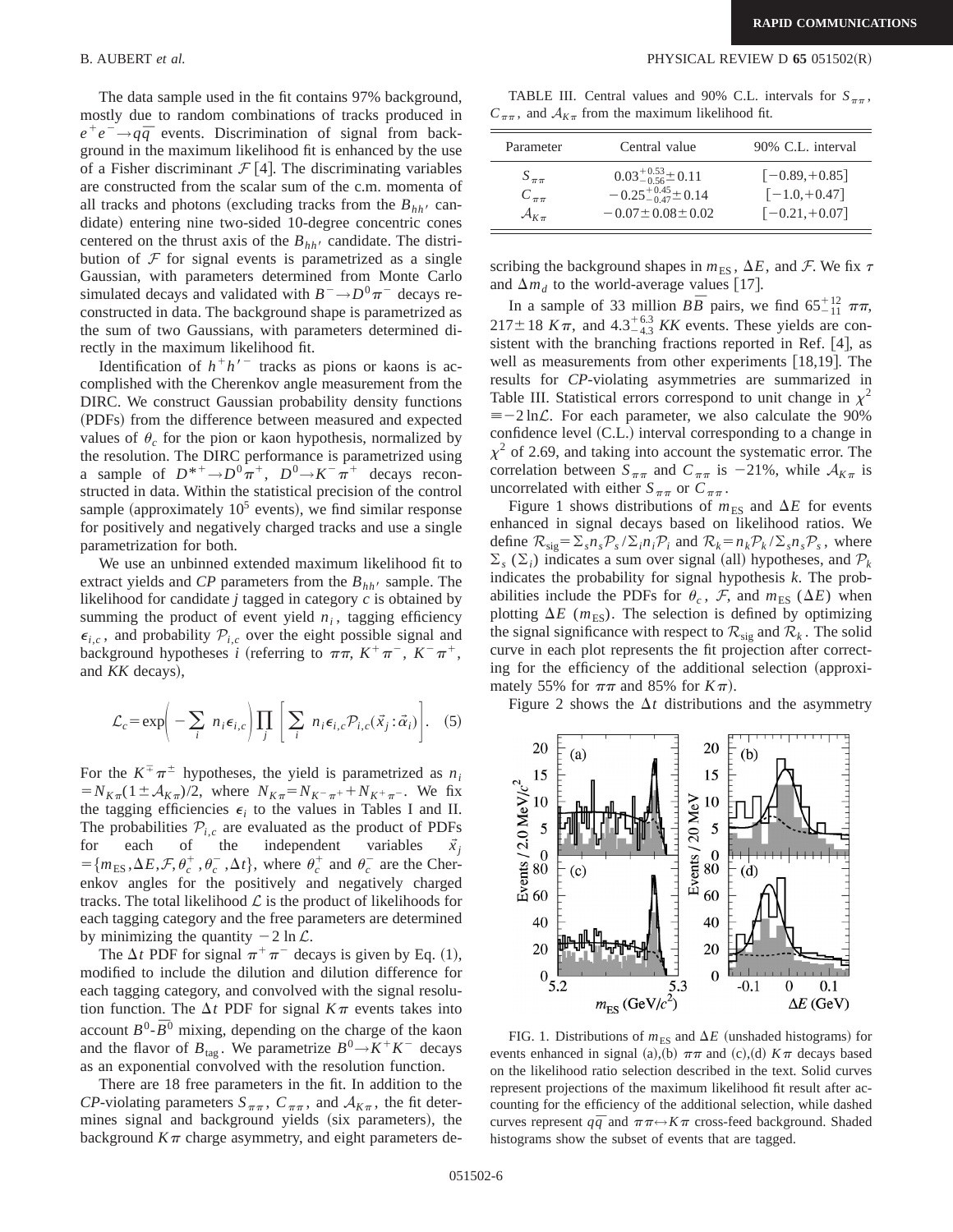

FIG. 2. Distribution of  $\Delta t$  for events enhanced in signal  $\pi\pi$ decays based on the likelihood ratio selection described in the text. (a) and (b) show events (points with errors) with  $B_{\text{tag}} = B^0$  or  $\bar{B}^0$ . Solid curves represent projections of the maximum likelihood fit, dashed curves represent the sum of  $q\bar{q}$  and  $K\pi$  background events, and the shaded region represents the contribution from signal  $\pi\pi$ events. (c) shows  $A_{\pi\pi}(\Delta t)$  for data (points with errors), as well as fit projections for signal and background events (solid curve), and signal events only (dashed curve).

 $\mathcal{A}_{\pi\pi}(\Delta t) = [N_{B^0}(\Delta t) - N_{B^0}(\Delta t)]/[N_{B^0}(\Delta t) + N_{B^0}(\Delta t)]$  for tagged events enhanced in signal  $\pi\pi$  decays. The selection procedure is the same as Fig. 1, with the likelihoods defined including the PDFs for  $\theta_c$ , F,  $m_{ES}$ , and  $\Delta E$ . Approximately 24  $\pi\pi$ , 22  $q\bar{q}$ , and 5  $K\pi$  events satisfy the selection.

Systematic uncertainties on  $S_{\pi\pi}$ ,  $C_{\pi\pi}$ , and  $A_{K_{\pi}}$  arise primarily from imperfect knowledge of the PDF shapes and uncertainties on tagging efficiencies, dilutions,  $\tau$ , and  $\Delta m_d$ . The total systematic error is calculated as the sum in quadrature of the individual uncertainties. The error on  $A_{K_{\pi}}$  is dominated by uncertainty in the mean of the  $\Delta E$  PDF  $(0.01)$ and possible charge bias in track and  $\theta_c$  reconstruction  $(0.01)$ 

[20]. Errors on  $S_{\pi\pi}$  and  $C_{\pi\pi}$  are dominated by the parametrization of  $\Delta t$  resolution for signal and background ( $\approx 0.07$ ) for  $S_{\pi\pi}$ ,  $\approx 0.03$  for  $C_{\pi\pi}$ ), tagging (0.05), and, for  $C_{\pi\pi}$  only, the mean of the  $\Delta E$  PDF  $(0.1)$ .

Extensive studies were performed to validate the fit technique. A large ensemble of Monte Carlo pseudo-experiments was generated from the nominal PDFs with the statistics observed in the full data set. Parameter errors and the maximum value of the likelihood obtained in the data fit are all consistent with expectations based on these pseudoexperiments, and all free parameters are unbiased. We have checked that consistent results are obtained when separating events by  $B_{\text{tag}}$  flavor. As a validation of the  $\Delta t$  parametrization in data, we fit the full data set to simultaneously extract yields, background parameters,  $\tau$ ,  $\Delta m_d$ ,  $S_{\pi\pi}$ , and  $C_{\pi\pi}$ . We find  $\tau=(1.52\pm0.12)$  ps and  $\Delta m_d=(0.54\pm0.09)\hbar$  ps<sup>-1</sup>, and all other parameters are consistent with the nominal fit.

In summary, we have presented a measurement of timedependent *CP*-violating asymmetries in  $B^0 \rightarrow \pi^+ \pi^-$  decays and an updated measurement of the charge asymmetry  $A_{K_{\pi}}$ . The latter is consistent with our previous result reported in Ref.  $[4]$ , as well as results from other experiments  $[21,22]$ . We observe no evidence for direct *CP* violation in the  $K\pi$ mode and determine a 90% C.L. interval excluding a significant part of the allowed region. Although the current measurements of  $S_{\pi\pi}$  and  $C_{\pi\pi}$  do not significantly constrain the Unitarity Triangle, with the addition of more data and further improvements in detector performance and analysis techniques, future results will yield important information about *CP* violation in the *B*-meson system.

We are grateful for the excellent luminosity and machine conditions provided by our PEP-II colleagues. The collaborating institutions wish to thank SLAC for its support and kind hospitality. This work is supported by DOE and NSF (USA), NSERC (Canada), IHEP (China), CEA and CNRS-IN2P3 (France), BMBF (Germany), INFN (Italy), NFR (Norway), MIST (Russia), and PPARC (United Kingdom). Individuals have received support from the Swiss NSF, A. P. Sloan Foundation, Research Corporation, and Alexander von Humboldt Foundation.

- [1] N. Cabibbo, Phys. Rev. Lett. **10**, 531 (1963); M. Kobayashi and T. Maskawa, Prog. Theor. Phys. **49**, 652 (1973).
- [2] BABAR Collaboration, B. Aubert *et al.*, Phys. Rev. Lett. 87, 091801 (2001).
- @3# BELLE Collaboration, K. Abe *et al.*, Phys. Rev. Lett. **87**, 091802 (2001).
- [4] BABAR Collaboration, B. Aubert *et al.*, Phys. Rev. Lett. 87, 151802 (2001).
- [5] For a general review of the formalism, see Y. Nir and H. Quinn, Annu. Rev. Nucl. Part. Sci. 42, 211 (1992).
- [6] M. Beneke, G. Buchalla, M. Neubert, and C. T. Sachrajda, Nucl. Phys. **B606**, 245 (2001).
- @7# Y. Y. Keum, H.-n. Li, and A. I. Sanda, Phys. Rev. D **63**, 054008 (2001).
- [8] M. Ciuchini *et al.*, Phys. Lett. B **515**, 33 (2001).
- [9] M. Gronau and D. London, Phys. Rev. Lett. **65**, 3381 (1990); Y. Grossman and H. R. Quinn, Phys. Rev. D **58**, 017504 (1998); J. Charles, *ibid.* **59**, 054007 (1999); M. Gronau, D. London, N. Sinha, and R. Sinha, Phys. Lett. B **514**, 315  $(2001).$
- [10] When only one charge mode is given, conjugate decay modes are implied.
- [11] BABAR Collaboration, B. Aubert *et al.*, BABAR-PUB-01/08, hep-ex/0105044.
- [12] The unit vector  $\hat{z}$  is aligned along the detector axis in the electron beam direction.
- [13] G. C. Fox and S. Wolfram, Phys. Rev. Lett. **41**, 1581 (1978).
- [14] S. L. Wu, Phys. Rep. **107**, 59 (1984).